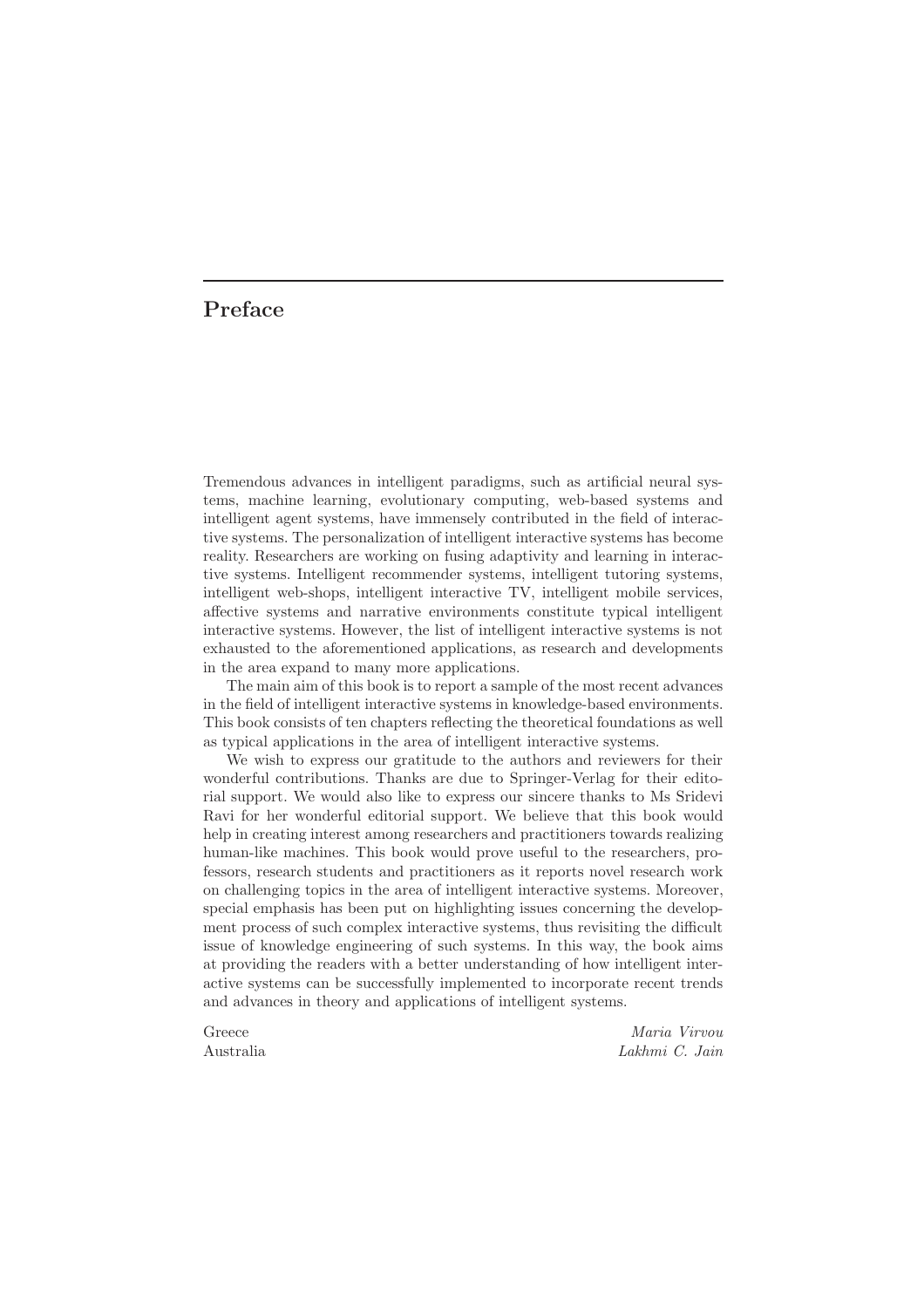# **Requirements Analysis and Design of an Affective Bi-Modal Intelligent Tutoring System: The Case of Keyboard and Microphone**

Efthymios Alepis<sup>1</sup>, Maria Virvou<sup>1</sup>, and Katerina Kabassi<sup>2</sup>

- <sup>1</sup> Department of Informatics, University of Piraeus, 80 Karaoli and Dimitriou St., 18534 Piraeus, Greece, talepis@unipi.gr, mvirvou@unipi.gr 2 Department of Ecology and the Environment, Technological Educational
- Institute of the Ionian Islands, 2 Kalvou Sq., 29100 Zakynthos, Greece, kkabassi@teiion.gr

**Summary.** This chapter presents an affective bi-modal Intelligent Tutoring System (ITS) with emphasis on the early stages of its creation. Affective ITSs are expected to provide a more human-like interaction between students and educational software. The ITS is named Edu-Affe-Mikey and its tutoring domain is Medicine. The two modes of interaction presented in this chapter concern the keyboard and the microphone. Emotions of students are recognised by each modality separately and then, evidence from the two modalities is combined through a decision making theory. After emotion recognition has been performed Edu-Affe-Mikey adapts dynamically its tutoring behaviour to an appropriate emotion of an animated tutoring agent. In this respect an affective and adaptive interaction is achieved in the interactions of the student with the ITS, by performing both affect recognition and affect generation.

## **2.1 Introduction**

**2**

Learning is a complex cognitive process and it is argued that how people feel may play an important role on their cognitive processes as well [9]. Indeed, as Coles [3] points out poor learning can produce negative emotions; negative emotions can impair learning; and positive emotions can contribute to learning achievement and vice versa. Therefore, a way of improving the learning process is recognising the users' emotions by observing them during their engagement with the educational software and then adapting its interaction to their emotional state.

Ahn and Picard [1] point out that affective biases from affective anticipatory rewards can be applied for improving the speed of learning, regulating the trade-of between exploration and exploitation in learning more efficiently. In Kim et al. [13] as well as in Burleson [2] it is suggested that pedagogical

www.springerlink.com <sup>c</sup> Springer-Verlag Berlin Heidelberg 2008

E. Alepis et al.: Requirements Analysis and Design of an Affective Bi-Modal Intelligent Tutoring System: The Case of Keyboard and Microphone, Studies in Computational Intelligence (SCI) **104**, 9–24 (2008)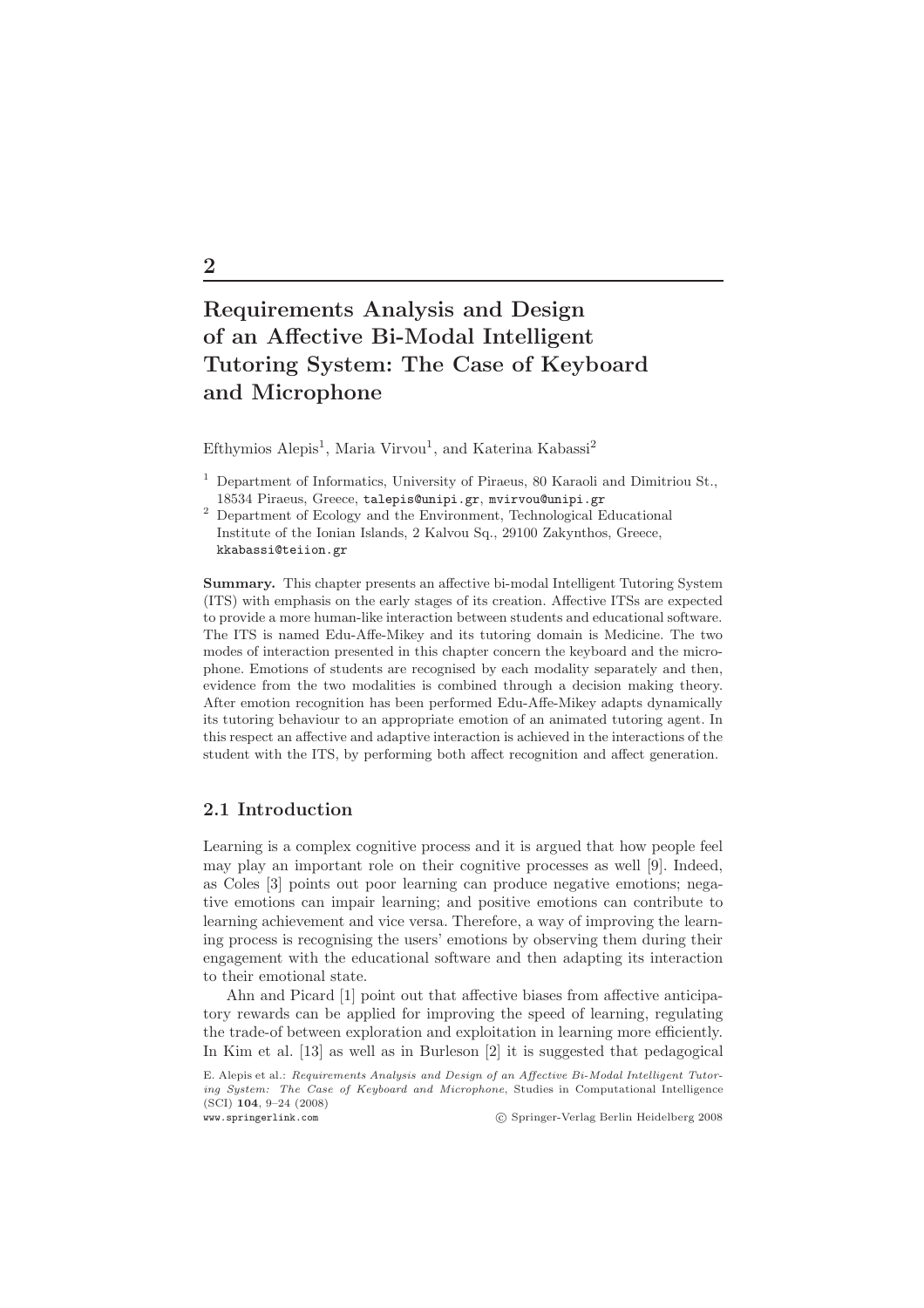agents with emotional interaction with learners should be used in learning environments. The findings of these studies imply that the emotional states of learning companions can be utilised to optimise students' motivation, learning and perseverance. For this purpose different approaches have been proposed in the literature. For example, Kapoor and Picard [12] propose a multi-sensor affect recognition system for children trying to solve an educational puzzle on the computer.

However, a problem that arises in such approaches in the way that these interaction modalities are combined in order to improve the accuracy and overall performance of emotion recognition in an Intelligent Tutoring System. In fact, the mathematical tools and theories that have been used for affect recognition can drive a classification of affect recognisers. Such a classification has been made in [14]. Liao and his colleagues, have classified affect recognisers into two groups on the basis of the mathematical tools that these recognisers have used: (1) the first group using traditional classification methods in pattern recognition, including rule-based systems, discriminate analysis, fuzzy rules, case-based and instance-based learning, linear and nonlinear regression, neural networks, Bayesian learning and other learning techniques. (2) The second group of approaches using Hidden Markov Models, Bayesian networks etc. Indeed, a recent piece of research uses the above approaches for the integration of audio-visual evidence [24]. Specifically, for person-dependent recognition, they apply the voting method to combine the frame-based classification results from both audio and visual channels. For person-independent test, they apply multistream hidden Markov models (HMM) to combine the information from multiple component streams. In contrast with these approaches we have used a decision making method in order to make decisions about which modalities should be taken to account while trying to recognise different emotional states. For this purpose two empirical studies were conducted and the results of these studies were used as criteria for the proposed decision making model.

A rather promising approach that has not attracted adequate attention despite of the potential benefits of its application is multi-criteria decision making theories. The main advantages of this approach derive from the fact that user-computer interaction is, by nature, multi-criteria-based. However, multi-criteria decision making requires several development steps for their application. More specifically, there is a need for experimental studies for selecting the criteria, estimating their weights of importance, test the models effectiveness, etc. Therefore, special emphasis should be given during requirements analysis and the design of an Intelligent Tutoring System (ITS). Indeed, as Virvou [23] point out, both students and tutors have to be involved in many phases of the software life-cycle in order to ensure that the software is really useful to students.

In view of the above, in this chapter, we discuss the requirements analysis and design of an ITS called Edu-Affe-Mikey. The proposed ITS is targeted to first-year medical students and its main characteristic is that it can adapt its interaction to each user's emotional state. For this purpose, the system uses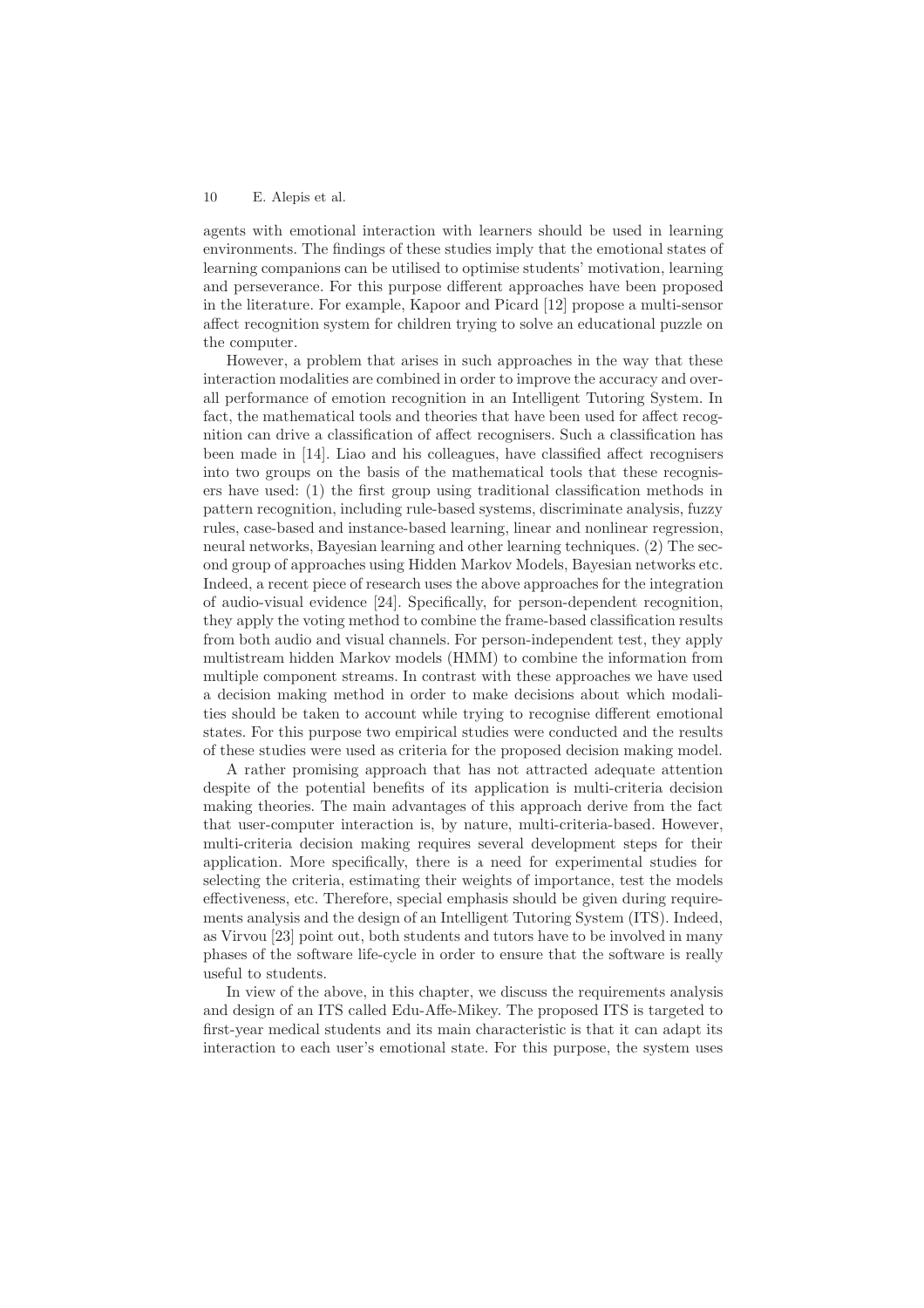a multi-criteria decision making method called Simple Additive Weighting (SAW) [8, 10] for combining two modes of interaction, namely keyboard and microphone. More specifically, SAW is used for evaluating different emotions, taking into account the input of the two different modes, and selects the one that seems more likely to have been felt by the user.

For requirements analysis and the effective application of the particular approach two different experimental studies have been conducted. The experimental studies involved real end users as well as human experts. In this way the application of the multi-criteria model in the system was more accurate as it was based on facts from real users' reasoning process. The main aim of the first study was to capture videos with real user's interaction with the system and as a result finding out how users express their emotions while interacting with educational software. The second empirical study involved human experts. These experts were asked to define the criteria that they usually use to perform emotion recognition of his/her students during the teaching course as well as their weights of importance.

The main body of this chapter is organised as follows: In Sect. 2.2 we present the multi-criteria decision making method called SAW. In Sect. 2.3 we present the first empirical study during requirements specification and analysis. In Sect. 2.4 we present the second empirical study for defining the criteria that are taken into account while performing emotion recognition. In Sect. 2.5 we give an overall description of the system and in Sect. 2.6 we give information of how the decision making method has been applied in the system for combining evidence from two different modes and select the user's emotion. Finally, in Sect. 2.7 we give the conclusions drawn by this work and discuss ongoing work.

## **2.2 SAW: A Simple Decision Making Method**

A multi-criteria decision problem is a situation in which, having defined a set A of actions and a consistent family *F* of n criteria  $g_1, g_2, \ldots, g_n$  ( $n \geq 3$ ) on A, one wishes to rank the actions of A from best to worst and determine a subset of actions considered to be the best with respect to *F* [22].

When the DM must compare two actions a and b, there are three cases that can describe the outcome of the comparison: the DM prefers a to b, the DM is indifferent between the two or the two actions are incompatible.

The traditional approach is to translate a decision problem into the optimisation of some function *g* defined on *A*. If  $g(a) > g(b)$  then the DM prefers a to b, whereas if  $g(a) = g(b)$  then the DM is indifferent between the two.

For the calculation of the function *g* many different decision making theories are introduced in the literacy. The Simple Additive Weighting (SAW) [8,10] method is among the best known and most widely used decision making method. SAW consists of two basic steps: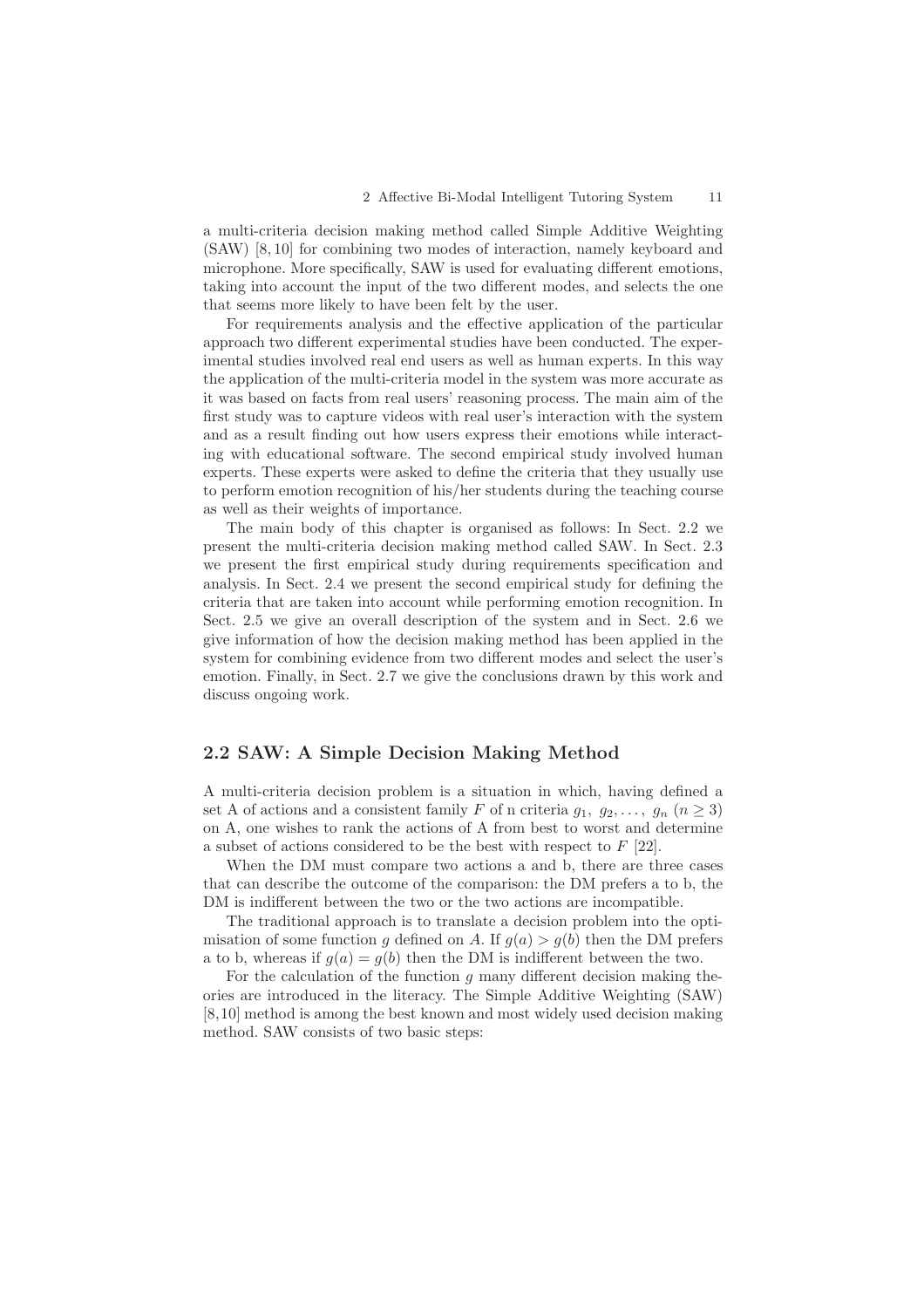- 12 E. Alepis et al.
- 1. *Scale the values of the n criteria to make them comparable*. There are cases where the values of some criteria take their values in [0,1] whereas there are others that take their values in [0,1000]. Such values are not easily comparable. A solution to this problem is given by transforming the values of criteria in such a way that they are in the same interval. If the values of the criteria are already scaled up this step is omitted.
- 2. *Sum up the values of the n criteria for each alternative*. As soon as the weights and the values of the n criteria have been defined, the value of a multi-criteria function is calculated for each alternative as a linear combination of the values of the n criteria.

The SAW approach consists of translating a decision problem into the optimisation of some multi-criteria utility function *U* defined on *A*. The decision maker estimates the value of function  $U(X_i)$  for every alternative  $X_i$  and selects the one with the highest value. The multi-criteria utility function *U* can be calculated in the SAW method as a linear combination of the values of the *n* criteria:

$$
U(X_j) = \sum_{i=1}^{n} w_i x_{ij}
$$
 (2.1)

where  $X_i$  is one alternative and  $x_{ij}$  is the value of the *i* criterion for the  $X_i$ alternative.

# **2.3 Requirements Analysis for Affective Bi-Modal Interaction**

Requirement specification and analysis in the affective bi-modal intelligent tutoring system resulted from an empirical study. The main aim of this study was to find out how users express their emotions through a bi-modal interface that combines voice recognition and input from keyboard. This empirical study involved 50 users (male and female), of the age range 17–19 and at the novice level of computer experience. The particular users were selected because such a profile describes the majority of first year medical students in a Greek university, which the educational application is targeted to. They are usually between the age of 17 and 19 and usually have only limited computing experience, since the background knowledge required for medical studies does not include advanced computer skills.

In the first phase of the empirical study these users were given questionnaires concerning their emotional reactions to several situations of computer use in terms of their actions using the keyboard and what they say. Participants were asked to determine what their possible reactions would be when they are at certain emotional states during their interaction. Our aim was to recognise the possible changes in the users' behaviour and then to associate these changes with emotional states like anger, happiness, boredom, etc.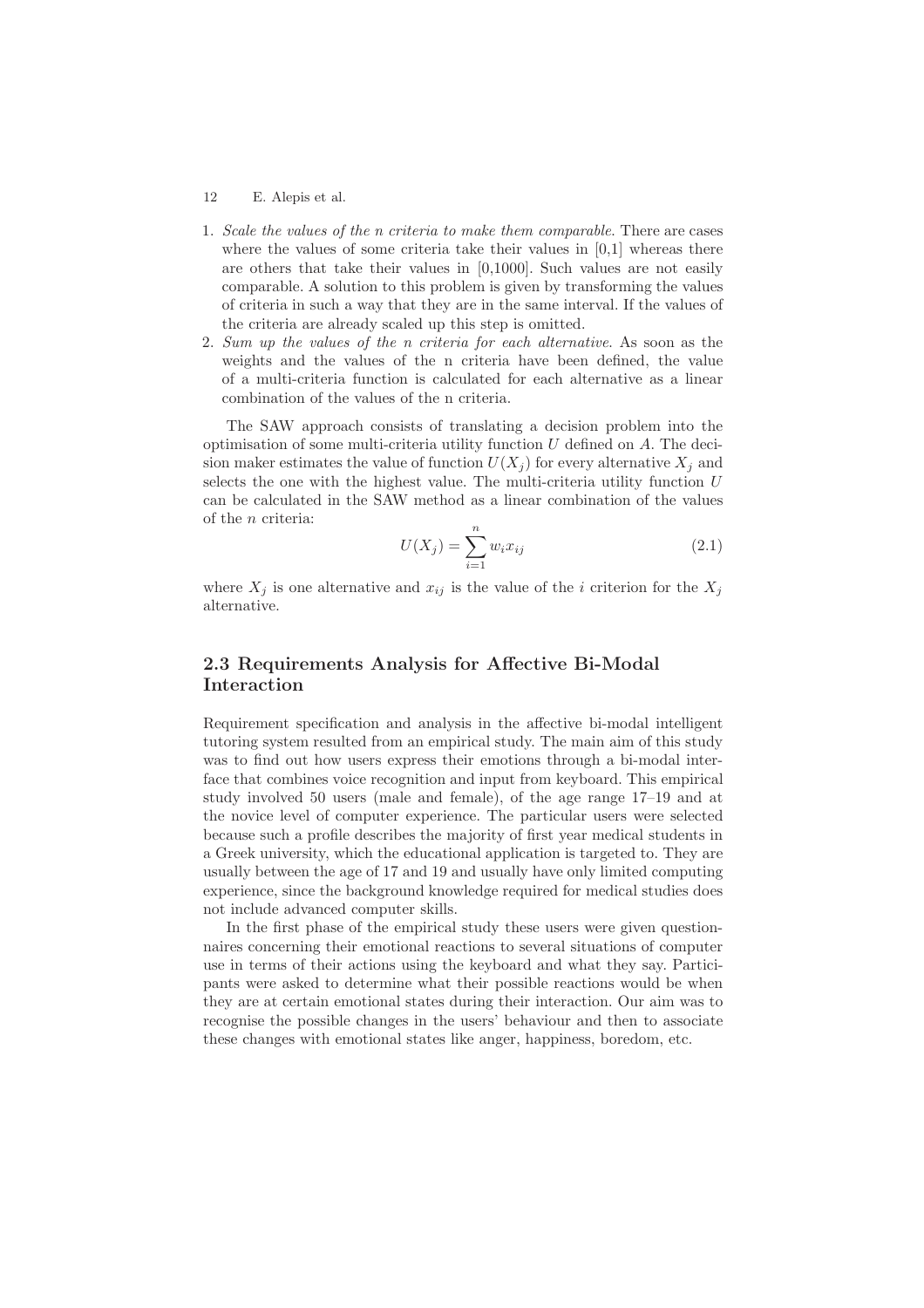After collecting and processing the information of the empirical study we came up with results that led to the design of the affective module of the educational application. For this purpose, some common positive and negative feelings were identified. These data were used for identifying the criteria that are taken into account when evaluating an emotion and a database was built for acquiring the weights of importance of these criteria.

The empirical study also revealed that the users would also appreciate if the system adapted its interaction to the users' emotional state. Therefore, the system could use the evidence of the emotional state of a user collected by a bi-modal interface in order to re-feed the system, adapt the agent's behaviour to the particular user interacting with the system and as a result make the system more accurate and friendly.

One conclusion concerning the combination of the two modes in terms of emotion recognition is that the two modes are complementary to each other to a high extent. In many cases the system can generate a hypothesis about the emotional state of the user with a higher degree of certainty if it takes into account evidence from the combination of the two modes rather than one mode. Happiness has positive effects and anger or boredom have negative effects that may be measured and processed properly in order to give information that is used during a human-computer affective interaction. For example, when the rate of typing backspace of a user increases, this may mean that the user makes more mistakes due to a negative feeling. However this hypothesis can be reinforced by evidence from speech if the user says something bad that expresses negative feelings.

#### **2.3.1 Affect Perception Based on Speech**

A small percentage of the participants say something with anger when they make a spelling mistake. However from the participants who do say something, 74% of them consider themselves having little or moderate (2–6 months of practice) computer knowledge. One very interesting result is that people seem to be more expressive when they have negative feelings (Fig. 2.1), than when they have positive feelings.

Another important conclusion coming up from the study is that when people say something either expressing happiness or anger it is highly supported from the changes of their voice. They may raise the tone of their voice or more probably they may change the pitch of their voice, Fig. 2.2.

Moreover it is interesting to notice that a very high percentage (85%) of young students who are also inexperienced with computers find the oral mode of interaction very useful.

#### **2.3.2 Affect Perception Based on Keyboard Actions**

While using the keyboard most of the participants agree that when they are nervous the possibility of making mistakes increases rapidly. This is also the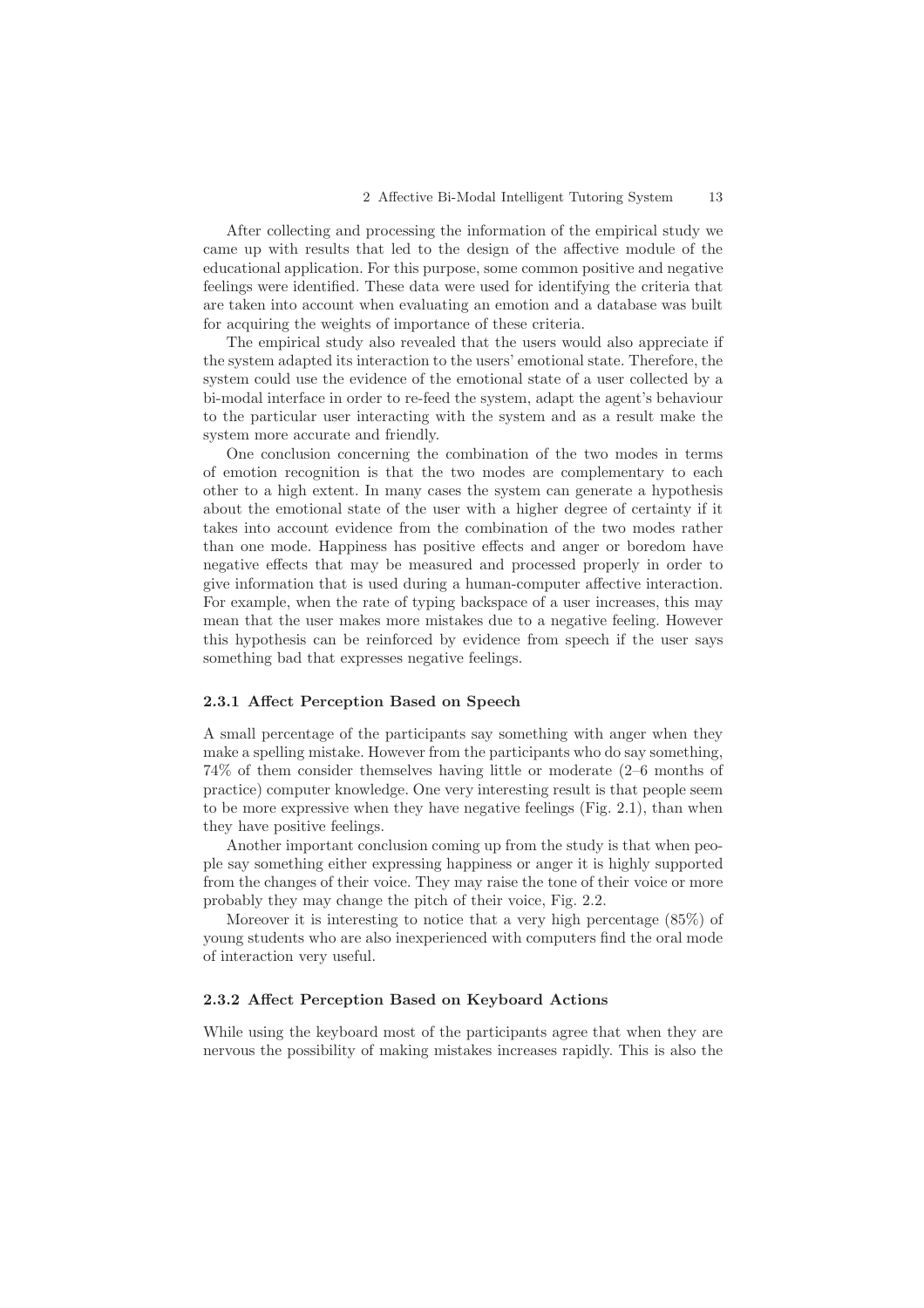

**expressing a negative feeling**

Fig. 2.1. Speech reactions in negative feelings



**Fig. 2.2.** Changes in voice when expressing a feeling (either positive or negative)

case when they have negative feelings. Mistakes in typing are followed by many backspace-key keyboard strokes and concurrent changes in the emotional state of the user in a percentage of 82%. Yet users under 20 years old seem to be more prone to making even more mistakes as a consequence of an initial mistake and lose their concentration while interacting with an application (67%). Students also admit that when they are angry the rate of mistakes increases, the rate of their typing becomes slower 62% (on the contrary, when they are happy they type faster 70%) and the keystrokes on the keyboard become harder (65%). Of course the pressure of the user's fingers on the keyboard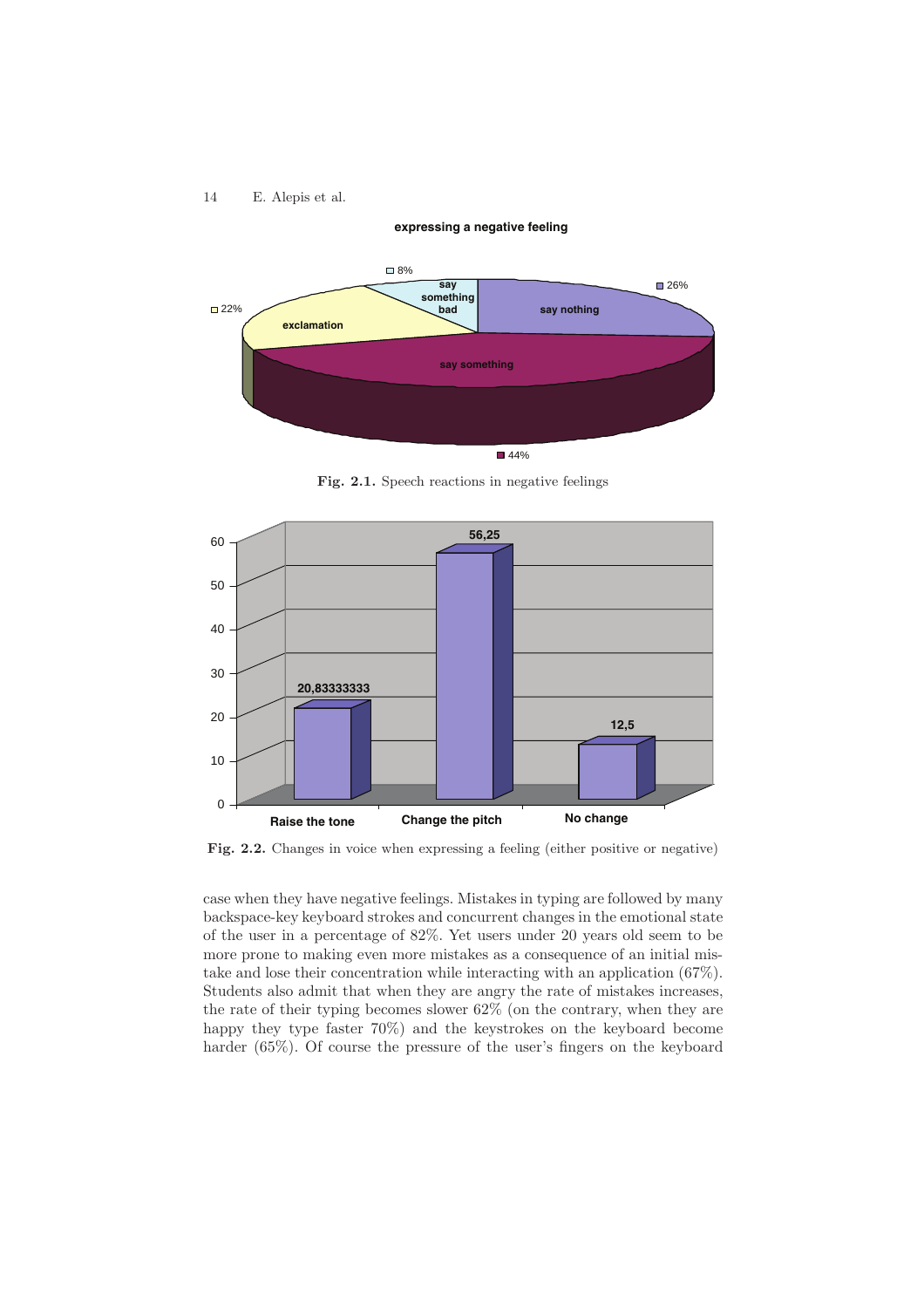is something that can not be measured without the appropriate hardware. Similar effects to the keyboard were reported for the neutral emotional state instead of anger.

## **2.4 Specification and Analysis of Multiple Criteria**

Any decision making method requires prior to its application the specification of some criteria. Therefore, an empirical study was conducted in order to locate the criteria that human experts take into account while performing emotion recognition. The empirical study should involve a satisfactory number of human experts, who will act as the human decision makers and are reviewed about the criteria that they take into account when providing individualised advice. Therefore, in the experiment conducted for the application of the multi-criteria theory in the e-learning system, 16 human experts were selected in order to participate in the empirical study. All the human experts possessed a first and/or higher degree in Computer Science.

The participants of the empirical study were asked which input action from the keyboard and the microphone would help them find out what the emotions of the users were. From the input actions that appeared in the experiment, only those proposed by the majority of the human experts were selected. In particular considering the keyboard we have:

- (a) User types normally
- (b) User types quickly (speed higher than the usual speed of the particular user)
- (c) User types slowly (speed lower than the usual speed of the particular user)
- (d) User uses the backspace key often
- (e) User hits unrelated keys on the keyboard
- (f) User does not use the keyboard

Considering the users' basic input actions through the microphone we have seven cases:

- (a) User speaks using strong language
- (b) Users uses exclamations
- (c) User speaks with a high voice volume (higher than the average recorded level)
- (d) User speaks with a low voice volume (low than the average recorded level)
- (e) User speaks in a normal voice volume
- (f) User speaks words from a specific list of words showing an emotion
- (g) User does not say anything.

# **2.5 Overview of the System**

In this section, the overall functionality and emotion recognition features of our system, Edu-Affe-Mikey is described. The architecture of Edu-Affe-Mikey consists of the main educational application with the presentation of theory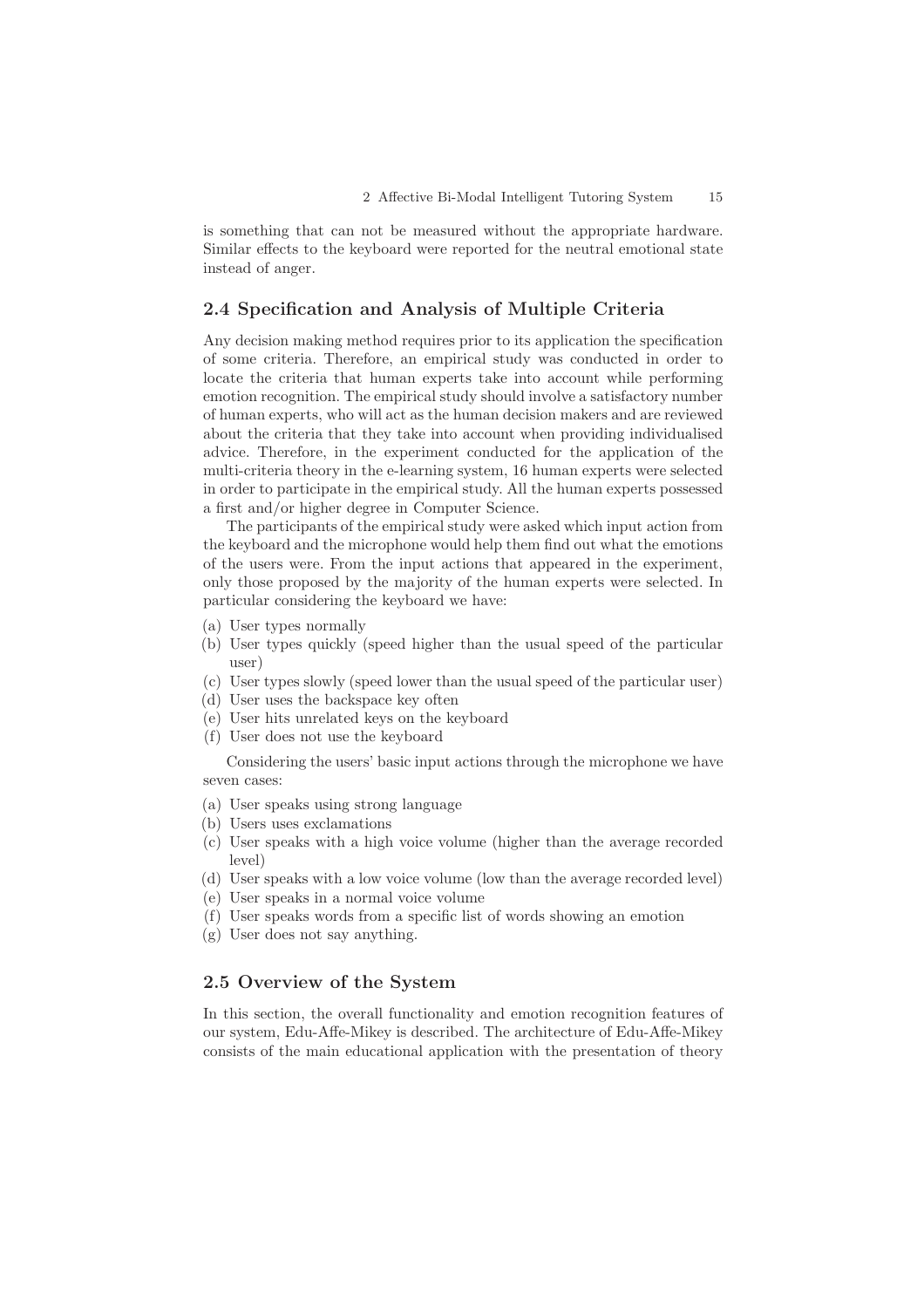and tests, a programmable human-like animated agent, a monitoring user modelling component and a database.

While using the educational application from a desktop computer, students are being taught a particular medical course. The information is given in text form while at the same time the animated agent reads it out loud using a speech engine. The student can choose a specific part of the human body and all the available information is retrieved from the systems' database. In particular, the main application is installed either on a public computer where all students have access, or alternatively each student may have a copy on his/her own personal computer. An example of using the main application is illustrated in Fig. 2.3. The animated agent is present in these modes to make the interaction more human-like.



**Fig. 2.3.** A screen-shot of theory presentation in Edu-Affe-Mikey educational application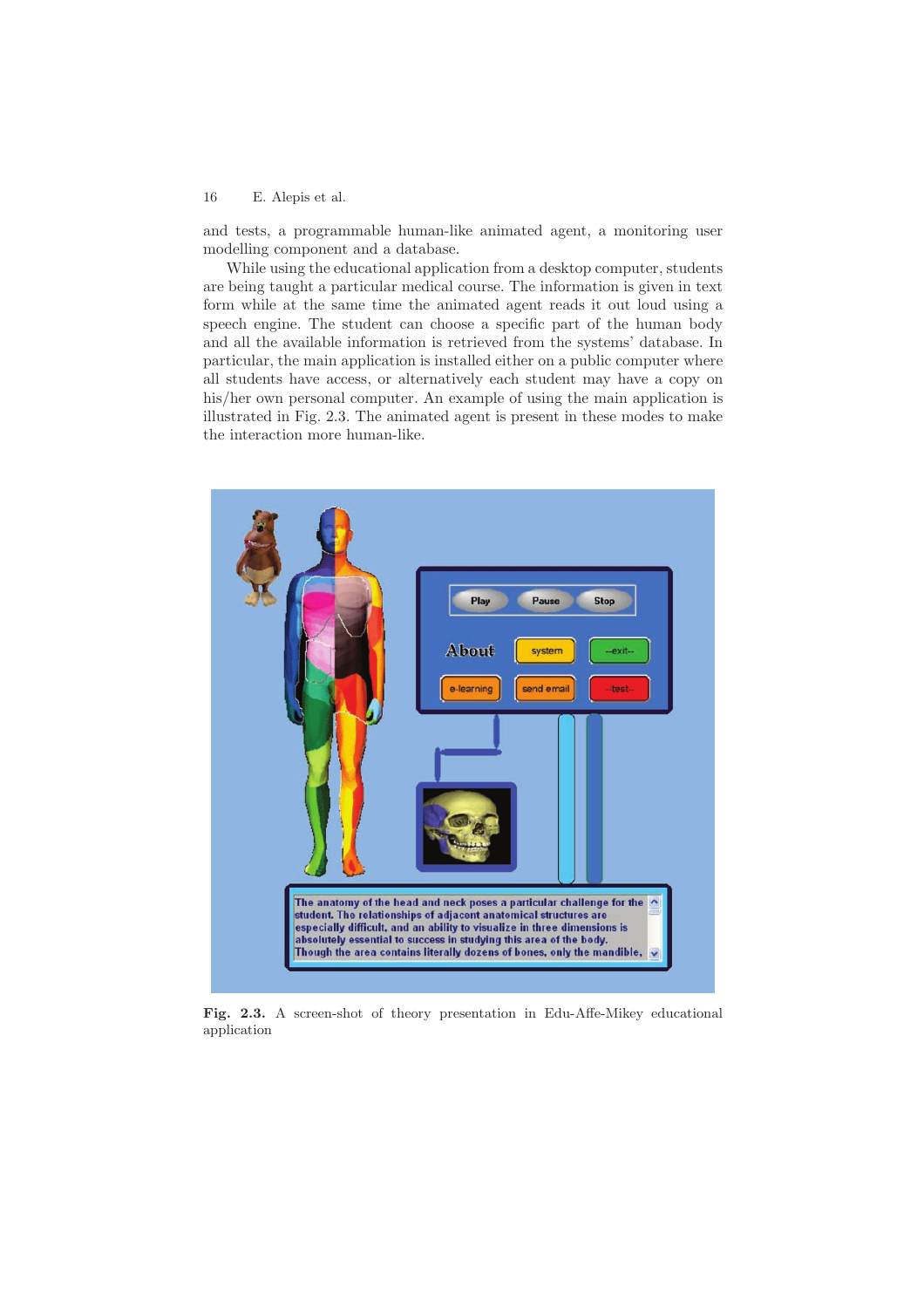#### 2 Affective Bi-Modal Intelligent Tutoring System 17

|                                                                                                                            | Waiting for user input                                                                                                                                                                              |
|----------------------------------------------------------------------------------------------------------------------------|-----------------------------------------------------------------------------------------------------------------------------------------------------------------------------------------------------|
| Started on 10/01/2005,<br>14:20:45<br>User said "Start", 14:21:20<br>User said "Yes", 14:24:04<br>User said "Ok", 14:24:33 | Started on 10/01/2005,<br>14:20:45<br>User pressed "T", 14:21:02<br>User pressed "h", 14:21:03<br>User pressed spacebar, 14:21:04<br>User pressed backspace, 14:21:06<br>User pressed "e", 14:21:07 |
| <i>Voice recognition</i>                                                                                                   | Input from keyboard                                                                                                                                                                                 |

**Fig. 2.4.** Snapshot of operation of the user modelling component

While the users interact with the main educational application and for the needs of emotion recognition a monitoring component records the actions of users from the keyboard and the microphone. These actions are then processed in conjunction with the multi-criteria model and interpreted in terms of emotions. The basic function of the monitoring component is to capture all the data inserted by the user either orally or by using the keyboard and the mouse of the computer. The data is recorded to a database and the results are returned to the basic application the user interacts with. Figure 2.4 illustrates the 'monitoring' component that records the user's input from the microphone and the keyboard and the exact time of each event.

Instructors have also the ability to manipulate the agents' behaviour with regard to the agents' on screen movements and gestures, as well as speech attributes such as speed, volume and pitch. Instructors may programmatically interfere to the agent's behaviour and the agent's reactions regarding the agents' approval or disapproval of a user's specific actions. This adaptation aims at enhancing the effectiveness of the whole interaction. Therefore, the system is enriched with an agent capable to express emotions and, as a result, enforces the user's temper to interact with more noticeable evidence in his/her behaviour.

Figure 2.5 illustrates a form where an instructor may change speech attributes. Within this context the instructor may create and store for future use (Fig. 2.6) many kinds of voice tones such as happy tone, angry tone, whisper and many others depending on the need of a specific affective agent-user interaction. In some cases a user's actions may be rewarded with a positive message by the agent accompanied by a smile and a happy tone in the agent's voice, while in other cases a more austere behaviour may be desirable for educational needs. Figure 2.7 illustrates how an instructor may set possible actions for the agent in specific interactive situations while a user takes a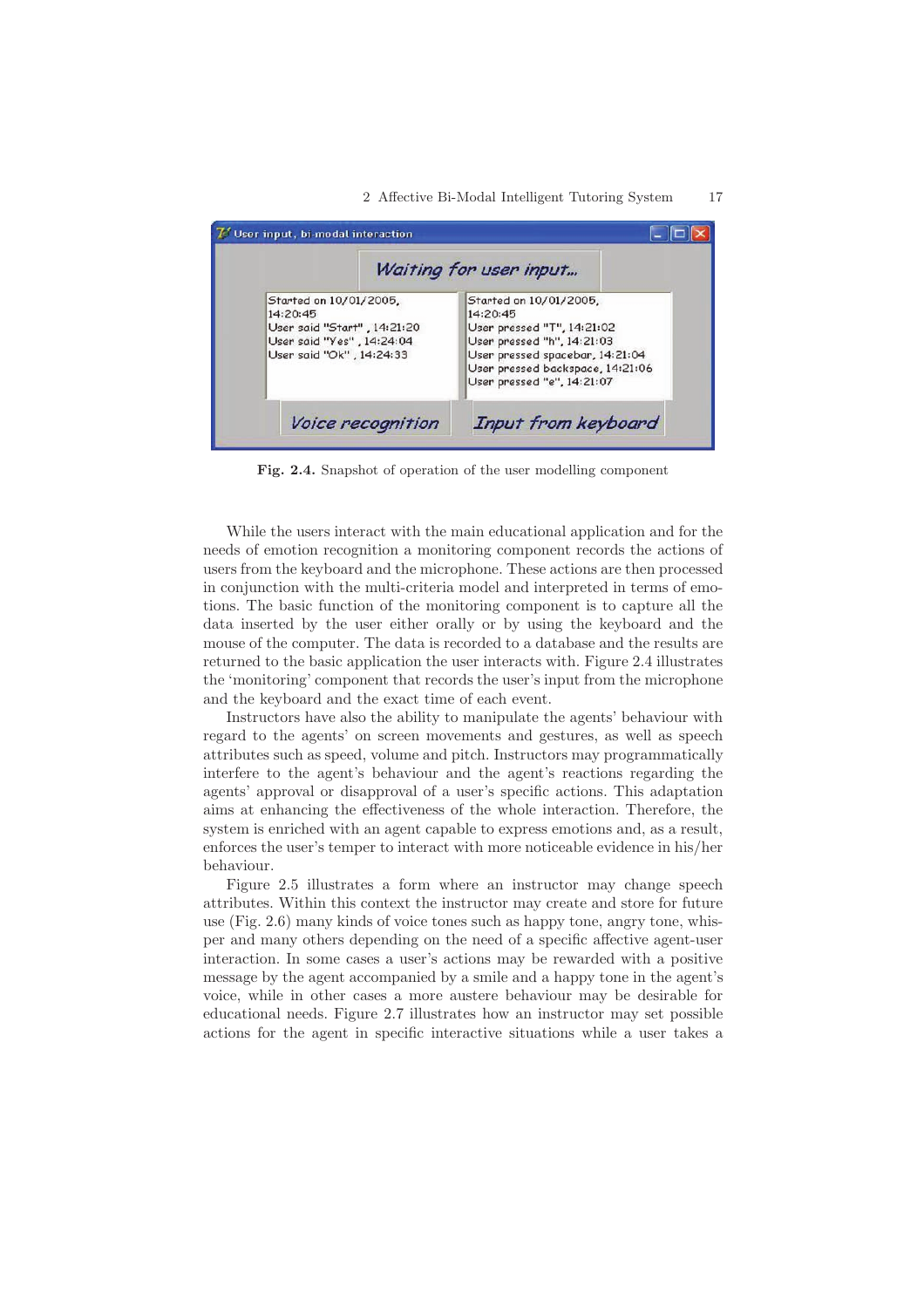| <b>Text To Speech</b>                                                                                                                                                                                         |                                                                                                                                                                                                                                                                                                                                                                                                                                                                                                                                                                                                                                                                                                                                                                                                                                            |  |
|---------------------------------------------------------------------------------------------------------------------------------------------------------------------------------------------------------------|--------------------------------------------------------------------------------------------------------------------------------------------------------------------------------------------------------------------------------------------------------------------------------------------------------------------------------------------------------------------------------------------------------------------------------------------------------------------------------------------------------------------------------------------------------------------------------------------------------------------------------------------------------------------------------------------------------------------------------------------------------------------------------------------------------------------------------------------|--|
| <b>10 Engines Available</b><br>Adult Female #1, America v<br><b>Change Speech Attributes</b><br>51<br>$\triangledown$ Check Attributes<br>50<br>50<br>127<br>Pitch<br>214<br>Volume<br>Speed<br>$-400$<br>250 | Event WordPosition, TimeStamp: 308440 Offset: 14<br>Event WordPosition, TimeStamp:308440 Offset:22<br>Event WordPosition, TimeStamp: 308440 Offset: 26<br>Event WordPosition, TimeStamp : 308440 Offset : 32<br>Event WordPosition, TimeStamp : 308440 Offset : 35<br>Event TextDataStarted, TimeStamp :308440<br>Event TextDataDone, TimeStamp: 368720 Flags: 0<br>Event WordPosition, TimeStamp: 372900 Offset: 0<br>Event WordPosition, TimeStamp: 372900 Offset: 5<br>Event WordPosition, TimeStamp: 372900 Offset: 14<br>Event WordPosition, TimeStamp: 372900 Offset: 22<br>Event WordPosition, TimeStamp : 372900 Offset : 26<br>Event WordPosition, TimeStamp :372900 Offset :32<br>Event WordPosition, TimeStamp: 372900 Offset: 35<br>Event TextDataStarted, TimeStamp: 372900<br>Event TextDataDone, TimeStamp: 433180 Flags: 0 |  |
| <b>Inject Volume</b><br><b>Inject Pitch</b><br><b>Inject Speed</b><br><b>Control Tags Dialog</b>                                                                                                              | Event WordPosition, TimeStamp: 437360 Offset: 0<br>Event WordPosition, TimeStamp: 437360 Offset: 5<br>Event WordPosition, TimeStamp: 437360 Offset: 14<br>Event WordPosition, TimeStamp:437360 Offset:22<br>Event WordPosition, TimeStamp: 437360 Offset: 26<br>Event WordPosition, TimeStamp: 437360 Offset: 32<br>Event WordPosition, TimeStamp: 437360 Offset: 35                                                                                                                                                                                                                                                                                                                                                                                                                                                                       |  |
| <b>Lexicon, Training</b>                                                                                                                                                                                      |                                                                                                                                                                                                                                                                                                                                                                                                                                                                                                                                                                                                                                                                                                                                                                                                                                            |  |
| Press Play to SpeakText<br><b>Hide form</b><br>П<br>$\sqrt{m}$                                                                                                                                                | Good morning tassos, Say hello to Helen                                                                                                                                                                                                                                                                                                                                                                                                                                                                                                                                                                                                                                                                                                                                                                                                    |  |

**Fig. 2.5.** Setting parameters for the voice of the tutoring character

| <b>W</b> Control Tags - milliseconds            |                              |                           |                |            |                     |                                                         |
|-------------------------------------------------|------------------------------|---------------------------|----------------|------------|---------------------|---------------------------------------------------------|
| <b>\Emp\Please be careful in the next test!</b> |                              |                           |                |            | ô,<br>$\mathcal{L}$ | Speak<br>Stop                                           |
| ✔ Angry<br><b>Business</b>                      |                              | Comment<br>Engine Command |                |            |                     | De-emphasizes the next word<br>Emphasizes the next word |
| Calm<br>Depressed<br>Excited                    |                              | Context                   | Normal         |            |                     | Reset                                                   |
| Character                                       |                              | Pronounce Text            |                |            | pronunciation       |                                                         |
| Set Pitch Range                                 | 60<br>$\left  \cdot \right $ | hertz                     | Prosodic rules | Cn         | Set Speed           | 144<br>$\Rightarrow$                                    |
| Set Baseline Pitch                              | 50                           | hertz                     | Pause Mode     | <b>Off</b> | Set Volume          | 42819<br>$\Rightarrow$                                  |
| Relative pitch range                            | 1<br>쉬                       |                           | Spelling Mode  | QH         |                     |                                                         |
| Relative pitch                                  | $\div$<br>88                 |                           |                |            |                     |                                                         |
| Pause speech                                    | ÷<br>10                      | milliseconds              |                |            |                     |                                                         |
|                                                 |                              |                           | $\sqrt{}$ Done |            |                     |                                                         |

Fig. 2.6. Speech control tags. Default speech attributes for emotional states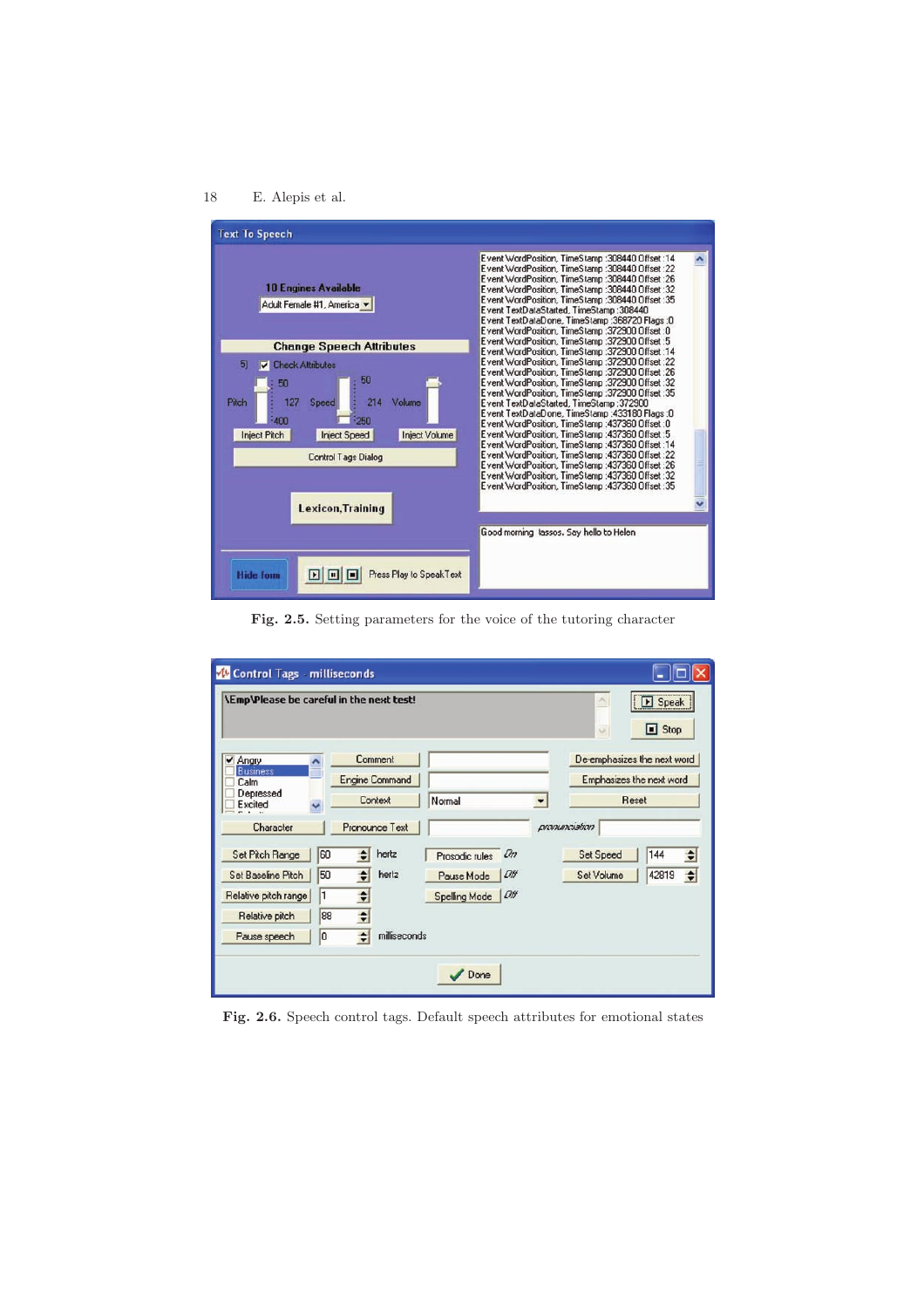|          |                   | Correct Wrong Sounds like Congratulations |      |  |
|----------|-------------------|-------------------------------------------|------|--|
|          |                   | \Vol=200\\Spd=120\You should try to be    |      |  |
|          | more careful      |                                           |      |  |
|          |                   |                                           |      |  |
|          |                   |                                           |      |  |
|          | Save              | <b>Open</b>                               | Load |  |
|          |                   |                                           |      |  |
| Save as: | Insert: Volume    |                                           |      |  |
|          | <b>Value: 200</b> |                                           |      |  |

## 2 Affective Bi-Modal Intelligent Tutoring System 19

**Fig. 2.7.** Programming the behaviour of animated agents depending on particular students' actions

test. Instructors have also the potential of authoring their own tests for specific parts of the theory as to adapt the educational process to each individual student (Fig. 2.8). Finally Fig. 2.9 illustrates the interaction between a student and the animated agent while a student is taking a test. The system monitors all user actions and in cases where a student's action and a specified by an instructor event are correlated, the agent performs a pre-programmed behavior (visual and oral) that corresponds to that event.

# **2.6 Application of the Decision Making Method**

For the evaluation of each alternative emotion the system uses as criteria the input actions that relate with the emotional states that may occur while a user interacts with an educational system. These input actions were identified by the human experts during the second experimental study and are considered as criteria for evaluating all different emotions and selecting the one that seems to be more prevailing. More specifically, the system uses SAW for a particular category of users. This particular category comprises of the young (under the age of 19) and novice users (in computer skills). The likelihood for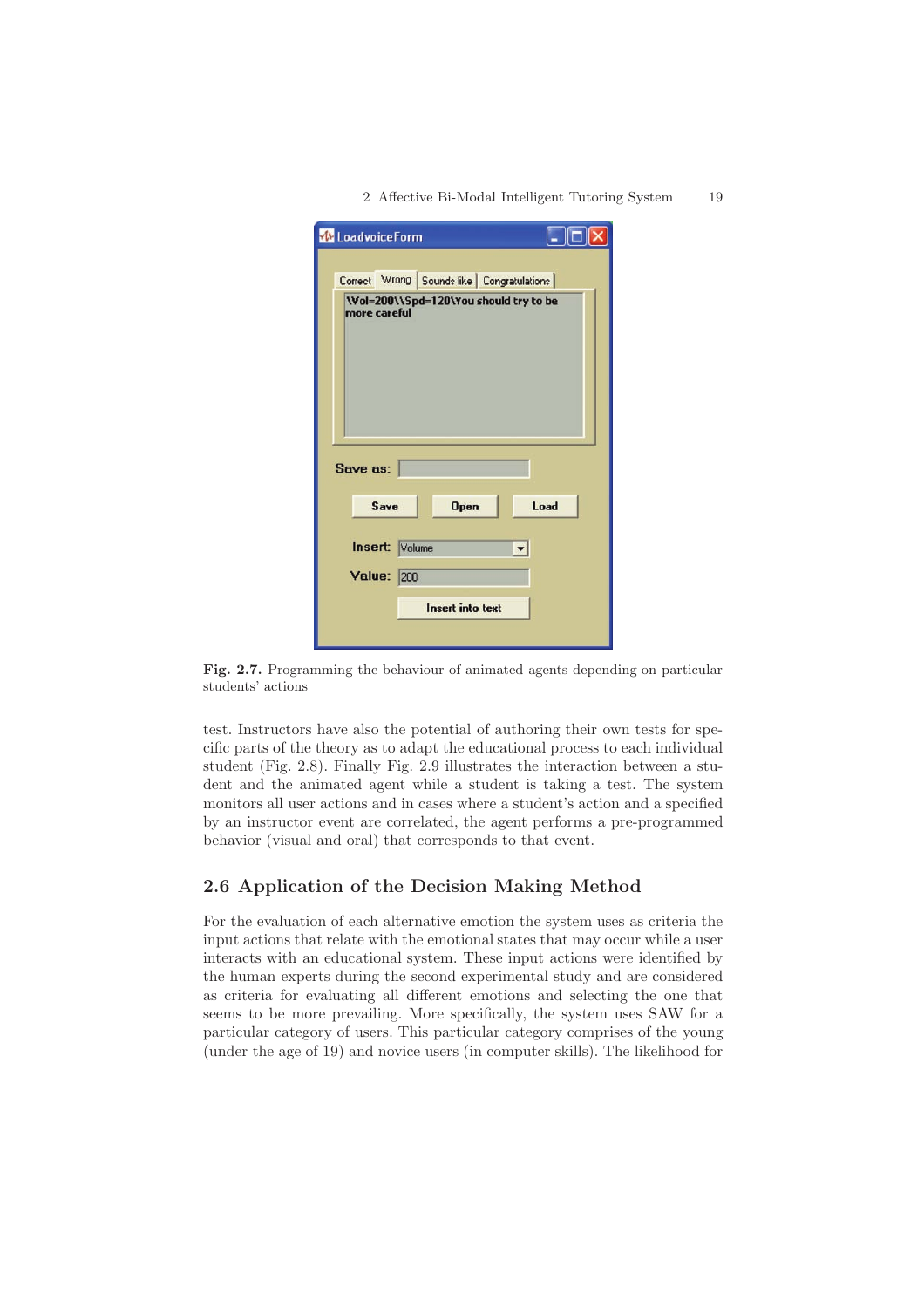| EdittestForm | Questions Answers Questions(2)                                                                                                                       |
|--------------|------------------------------------------------------------------------------------------------------------------------------------------------------|
|              | The skull has several major functions. First, it forms a cranial vault and base, providing protection and support<br>for the brain. Is this correct? |
|              | Save as: test1<br>(name only)<br>Save<br>Open<br>Load                                                                                                |

**Fig. 2.8.** Authoring tests for the educational application

| <b>A</b> headnecktest                        |                                                                                                                                |
|----------------------------------------------|--------------------------------------------------------------------------------------------------------------------------------|
| 7/6/2007 12:52:07 µµ                         | This is the end of the test                                                                                                    |
| Gol<br><b>Load Test</b><br><b>Load Voice</b> | The skull has several major functions. First, it forms a cranial vault and base, providing protectior<br>% Success<br>$\bf{0}$ |

**Fig. 2.9.** The affective agent interacts with the student, correspondingly to the student's actions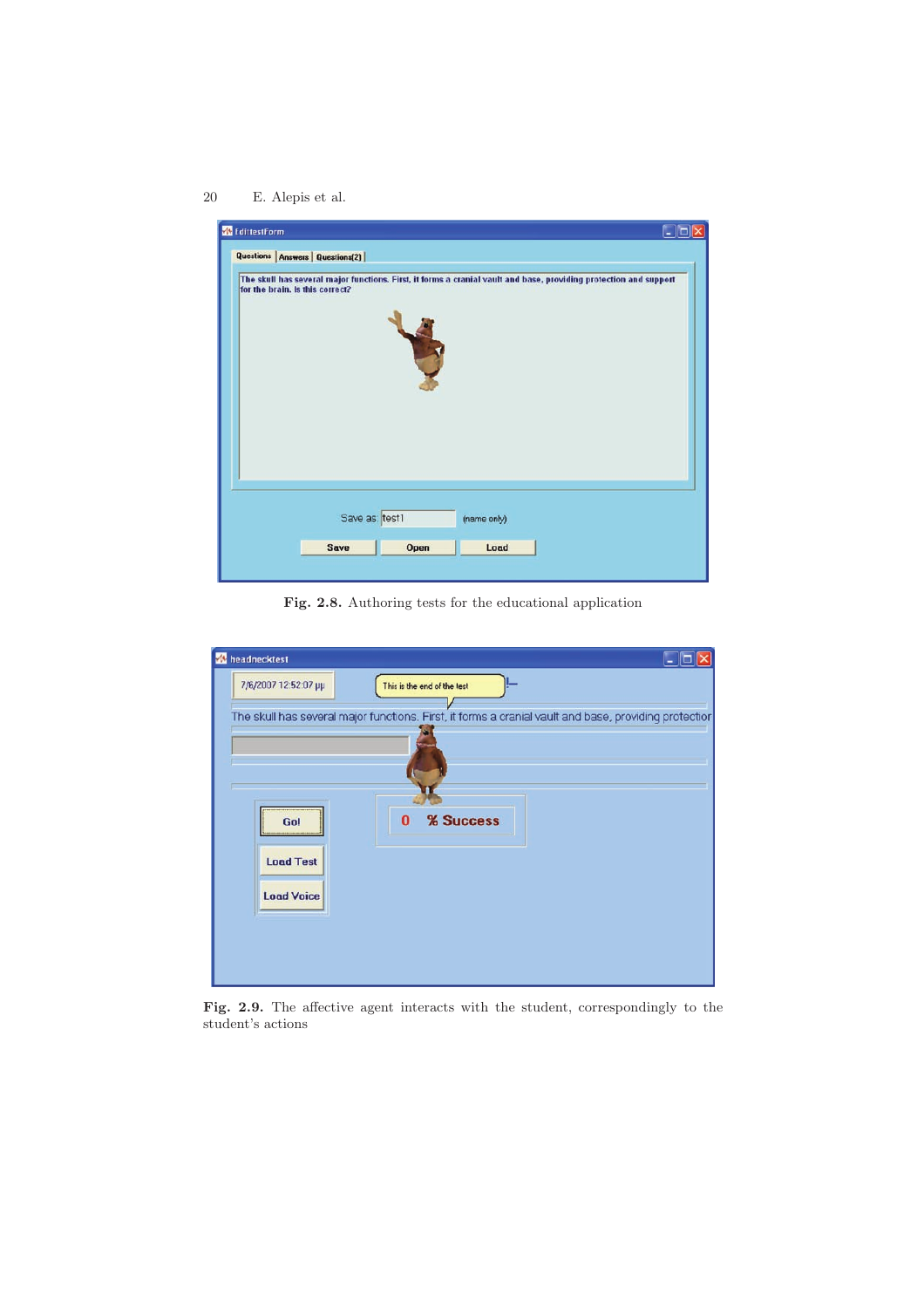a specific emotion (happiness, sadness, anger, surprise, neutral and disgust) to have occurred by a specific action is calculated using the formula below:

$$
\begin{aligned}\n &\underline{em_{1e_{1}1} + em_{1e_{1}2}} \\
&\underline{2} \\
&\underline{em_{1e_{1}1} = w_{1e_{1}k1}k_{1} + w_{1e_{1}k2}k_{2} + w_{1e_{1}k3}k_{3} + w_{1e_{1}k4}k_{4}} \\
&\quad + w_{1e_{1}k5}k_{5} + w_{1e_{1}k6}k_{6} \\
&\underline{em_{1e_{1}2} = w_{1e_{1}m1}m_{1} + w_{1e_{1}m2}m_{2} + w_{1e_{1}m3}m_{3} + w_{1e_{1}m4}m_{4}} \\
&\quad + w_{1e_{1}m5}m_{5} + w_{1e_{1}m6}m_{6} + w_{1e_{1}m7}m_{7}\n \end{aligned}\n \tag{2.3}
$$

 $em_{1e_11}$  is the probability that an emotion has occurred based on the keyboard actions and  $em_{1e_12}$  is the probability that refers to an emotional state using the users' input from the microphone. These probabilities result from the application of the decision making model of SAW and are presented in (2.2) and (2.3) respectively.  $em_{1e_11}$  and  $em_{1e_12}$  take their values in [0,1].

In (2.2) the *k*'s from *k1* to *k6* refer to the six basic input actions that correspond to the keyboard. In (2.3) the *m*'s from *m1* to *m7* refer to the seven basic input actions that correspond to the microphone. These variables are Boolean. In each moment the system takes data from the bi-modal interface and translates them in terms of keyboard and microphone actions. If an action has occurred the corresponding criterion takes the value 1, otherwise its value is set to 0. The *w*'s represent the weights. These weights correspond to a specific emotion and to a specific input action and are acquired by the database.

In order to identify the emotion of the user interacting with the system, the mean of the values that have occurred using  $(2.2)$  and  $(2.3)$  for that emotion is estimated. The system compares the values from all the different emotions and determines whether an emotion is taking effect during the interaction. As an example we give the two formulae with their weights for the two modes of interaction that correspond to the emotion of happiness when a user (under the age of 19) gives the correct answer in a test of our educational application. In case of  $em_{1e_11}$  considering the keyboard we have:

$$
em_{1e_11} = 0.4k_1 + 0.4k_2 + 0.1k_3 + 0.05k_4 + 0.05k_5 + 0k_6
$$

In this formula, which corresponds to the emotion of happiness, we can observe that the higher weight values correspond to the normal and quickly way of typing. Slow typing, often use of the backspace key and use of unrelated keys are actions with lower values of weights. Absence of typing is unlikely to take place. Concerning the second mode (microphone) we have:

$$
em_{1e_12} = 0.06m_1 + 0.18m_2 + 0.15m_3 + 0.02m_4 + 0.14m_5 + 0.3m_6 + 0.15m_7
$$

In the second formula, which also corresponds to the emotion of happiness, we can see that the highest weight corresponds to *m6* which refers to the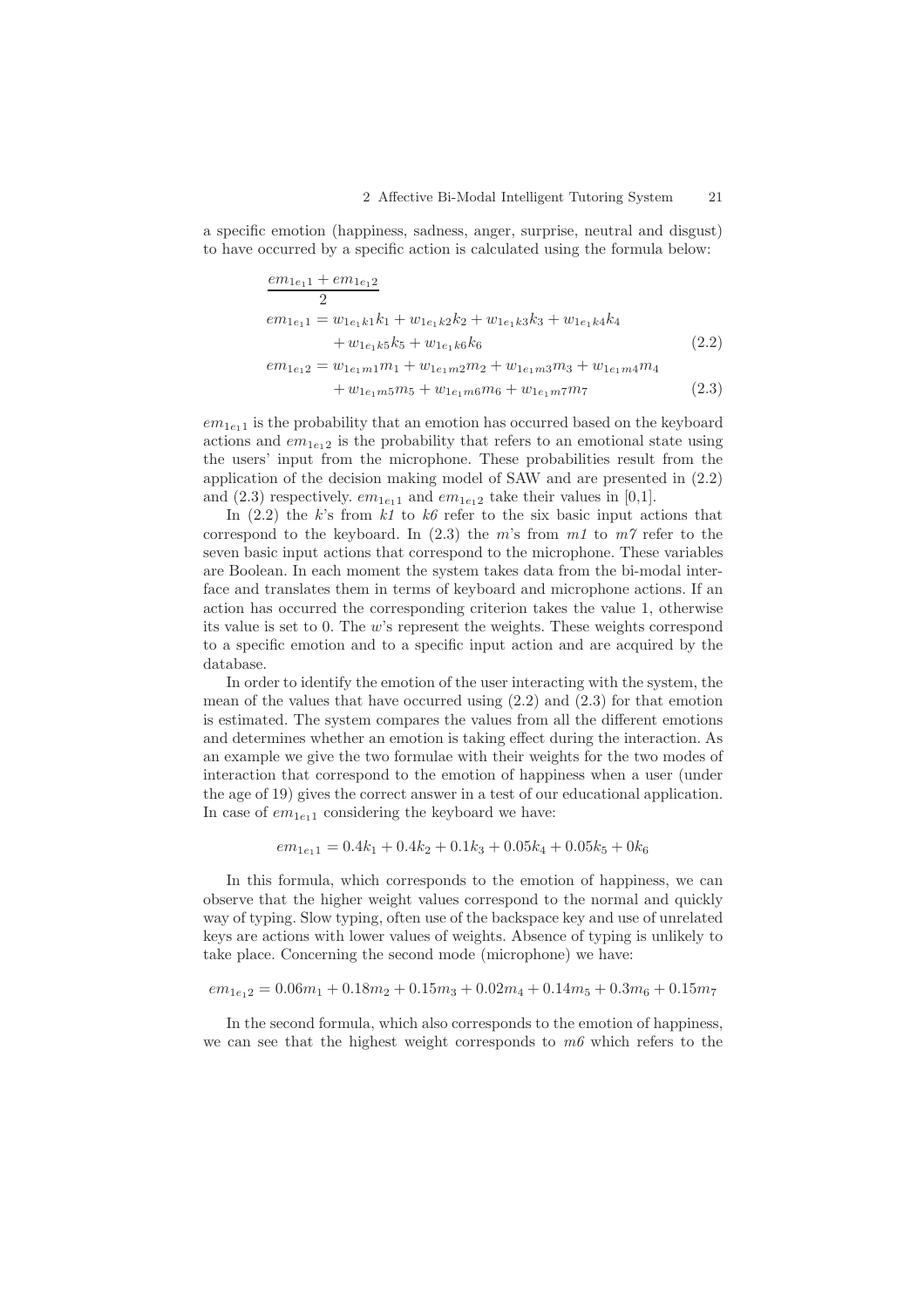'speaking of a word from a specific list of words showing an emotion' action. The empirical study gave us strong evidence for a specific list of words. In the case of words that express happiness, these words are more likely to occur in a situation where a novice young user gives a correct answer to the system. Quite high are also the weights for variables *m2* and *m3* that correspond to the use of exclamations by the user and to the raising of the user's voice volume. In our example the user may do something orally or by using the keyboard or by a combination of the two modes. The absence or presence of an action in both modes will give the Boolean values to the variables *k<sup>1</sup> ...k<sup>6</sup>* and *m<sup>1</sup> ...m7*.

A possible situation where a user would use both the keyboard and the microphone could be the following: The specific user knows the correct answer and types in a speed higher than the normal speed of writing. The system confirms that the answer is correct and the user says a word like 'bravo' that is included in the specific list of the system for the emotion of happiness. The user also speaks in a higher voice volume. In that case the variables *k*1, *m*<sup>3</sup> and *m*6 take the value 1 and all the others are zeroed. The above formulae then give us  $em_{1e_11} = 0.4^*1 = 0.4$  and  $em_{1e_12} = 0.15^*1 + 0.3^*1 = 0.45$ .

In the same way the system then calculates the corresponding values for all the other emotions using other formulae. For each basic action in the educational application and for each emotion the corresponding formula have different weights deriving from the empirical study. In our example in the final comparison of the values for the six basic emotions the system will accept the emotion of happiness as the most probable to occur.

### **2.7 Conclusions and Ongoing Work**

In this chapter we have described an affective educational application that recognises students' emotions based on their words and actions that are identified by the microphone and the keyboard, respectively. The system uses an innovative approach that combines evidence from the two modes of interaction using a multi-criteria decision making theory.

The main advantage of the proposed approach is that the whole process is based on experimental studies in which real users participate. Therefore, potential users of the software and human experts have participated in an empirical study. The analysis of the results of the empirical study gave evidence for the design of the affective module of the educational application. As the affective module uses a multi-criteria decision making theory for combining evidence from the two different modes, the results of the empirical study were used for selecting the criteria and estimating their weights of importance.

In future work we plan to improve our system by the incorporation of stereotypes concerning users of several ages, educational backgrounds and computer knowledge levels. Moreover, there is ongoing research work in progress that exploits a third mode of interaction, visual this time [21], to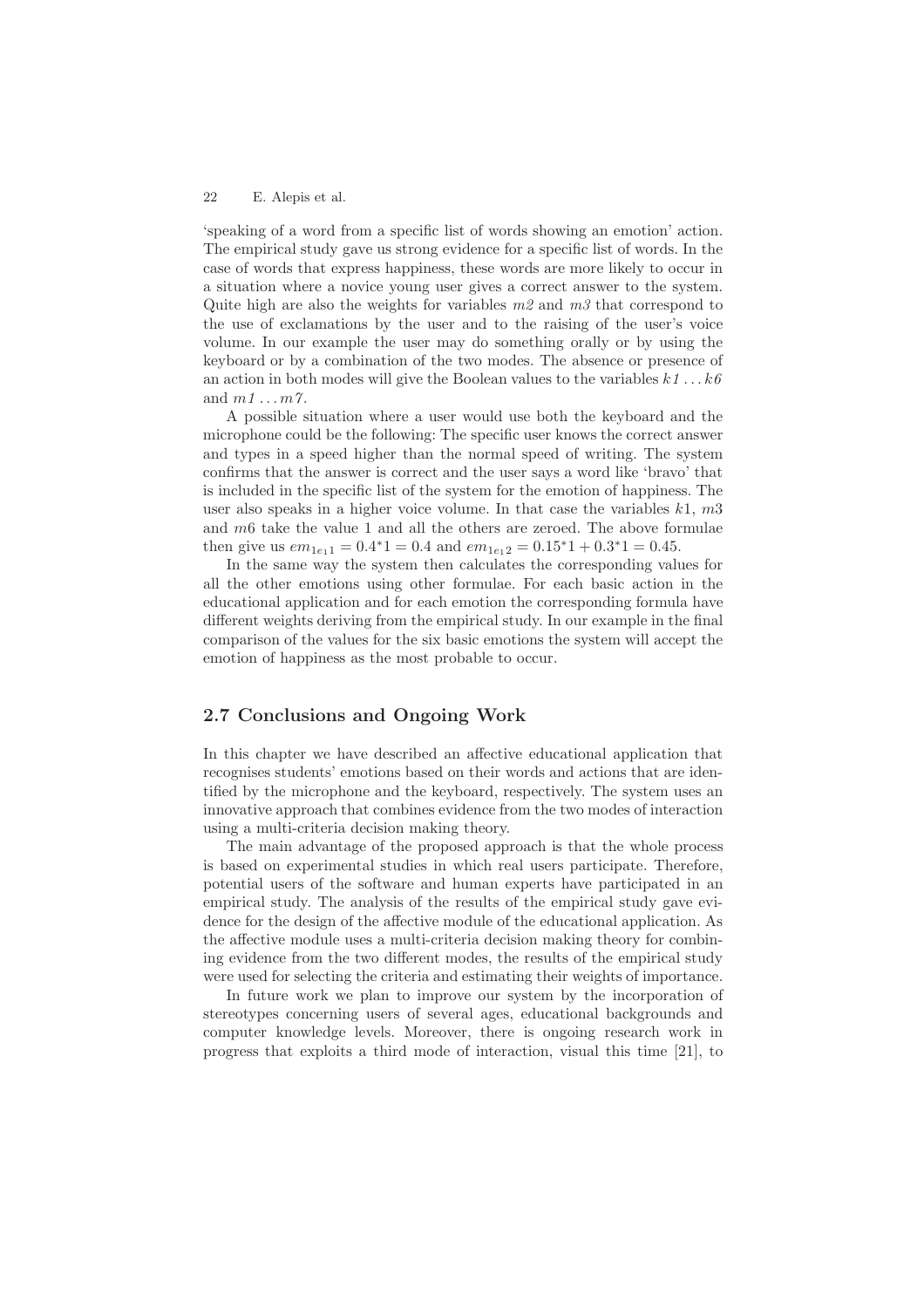add information to the system's database and complement the inferences of the user modelling component about users' emotions. The third mode is going to be integrated to our system by adding cameras and also providing the appropriate software, as for a future work.

### **Acknowledgements**

Support for this work was provided by the General Secretariat of Research and Technology, Greece, under the auspices of the PENED-2003 program. A part of this work is reported in the International Journal of Intelligent Support Technologies, IOS Press, Volume 1, Number 3, 2008.

### **References**

- 1. Ahn, H., Picard, R.W. Affective-cognitive learning and decision making: A motivational reward framework for affective agents, Lecture Notes in Computer Science, Vol. 3784 LNCS (2005), pp. 866–873
- 2. Burleson, W. Affective learning companions: strategies for empathetic agents with real-time multimodal affective sensing to foster meta-cognitive and meta-affective approaches to learning, motivation, and perseverance. PhD. Thesis, 2006
- 3. Coles, Gerald. Literacy, emotions, and the brain. Reading Online, March 1999. http://www.readingonline.org/critical/coles.html
- 4. Damasio, A.R. Descartes' Error: Emotion, Reason and the Human Brain, Grosset/Putnam, New York (1994)
- 5. Davidson, R.J., Scherer, K.R., Goldsmith, H.H. Handbook of Affective Sciences, Oxford, New York (2003)
- 6. Davidson, R.J., Pizzagalli, D., Nitschke, J.B., Kalin, N.H. Parsing the subcomponents of emotion and disorders of emotion: perspectives from affective neuroscience, In Handbook of Affective Sciences, Davidson, R.J., Scherer, K.R., Goldsmith, H.H. (eds.) (2003)
- 7. Elfenbein, H.A., Ambady, N. When familiarity breeds accuracy. Cultural exposure and facial emotion recognition, Journal of Personality and Social Psychology, 85(2) (2003) 276–290
- 8. Fishburn, P.C. Additive utilities with incomplete product set: Applications to priorities and assignments, Operations Research 15 (1967) 537–542
- 9. Goleman, D. Emotional Intelligence, Bantam Books, New York (1995)
- 10. Hwang, C.L., Yoon, K. Multiple attribute decision making: Methods and applications, Lecture Notes in Economics and Mathematical Systems 186, Springer, Berlin, Heidelberg, New York (1981)
- 11. Isbister, K., Höök, K. Evaluating affective interactions: Innovative approaches and future direction, Special Issue of the International Journal of Human Computer Studies (2006)
- 12. Kapoor, A. Picard, R.W. Multimodal affect recognition in learning environments, Proceedings of the 13th annual ACM international conference on Multimedia, pp. 677–682 (2005)